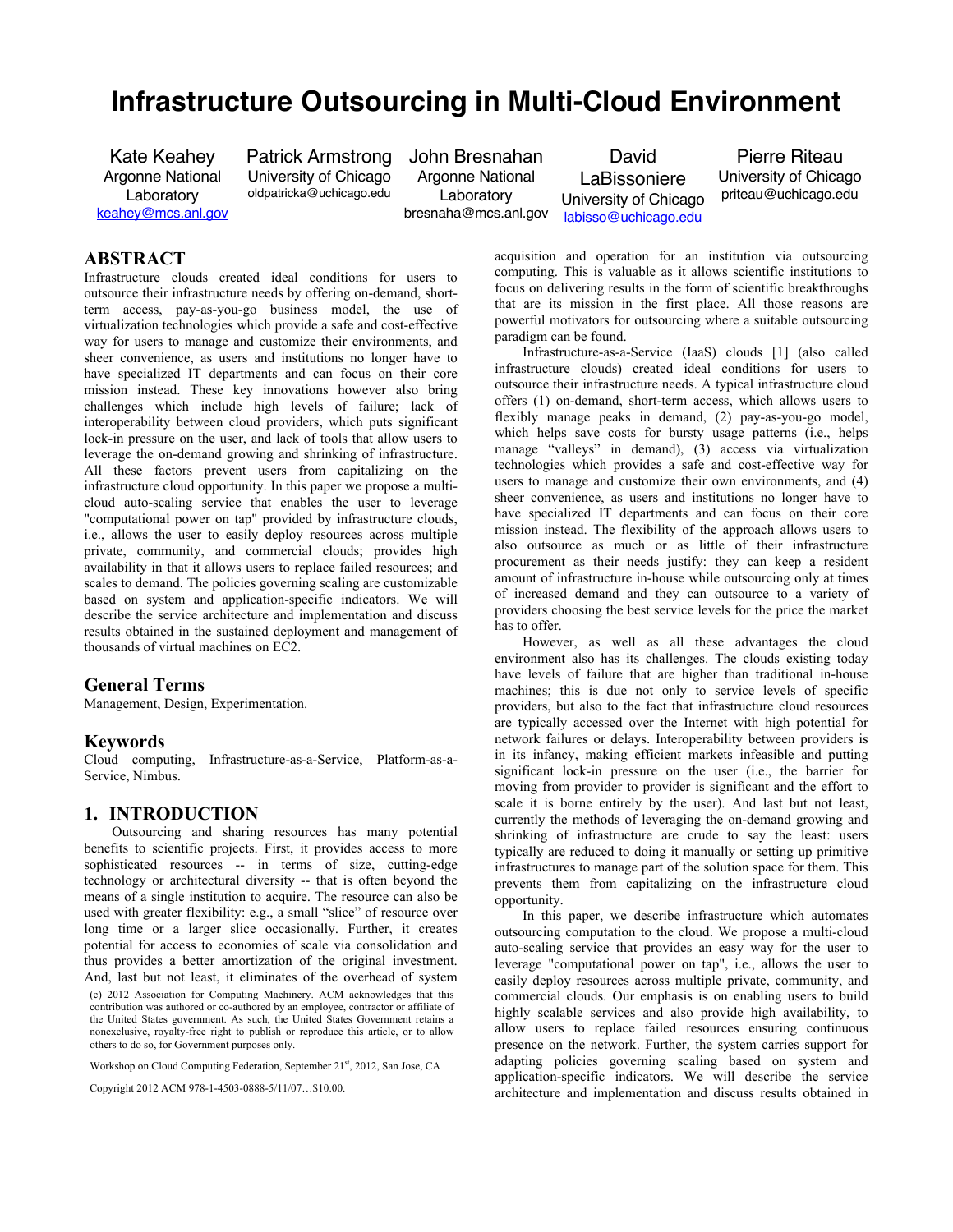the sustained deployment and management of thousands of virtual machines on Amazon Web Services' EC2 service [2].

This paper is structured as follows. Section 3 describes the model our services implement. Section 4 and 2 describe respectively the architecture and the design principles that led to the development of this architecture. Section 5 describes challenges in scalability and their resolution when implementing scaling of thousands of VM instances on Amazon's EC2.

## **2. DESIGN PRINCIPLES**

Below we summarize the principles behind our design:

*Any Scale.* To ensure "computational power on tap" it is necessary to allow users scale the resources over which their computation is deployed, up and down, easily and automatically – much as electrical devices have the ability to draw as much or as little power from the grid as they need. We should provide the ability to auto-scale via dynamically provisioning resources in the cloud in reaction to system-specific or application-specific sensors, which the user can pick from a library of ready-made, pre-defined sensors, but also give the user the ability to define and add his or her own sensors that can eventually be published and shared with other users. The sensors should include a large variety of events -- including operator-driven/manual events. This implies information presentation consistent with manual control: the ability to "zoom in" on the state and composition of any collection of resources, as well as the ability to use simple visual cues such as e.g., up and down arrow keys to regulate resource size.

*High Availability (HA).* Infrastructure clouds today are often unreliable [3]. This is due not only to service levels of specific providers, but also to the fact that infrastructure cloud resources are typically accessed over the Internet with high potential for network failures or delays – and as such may only improve in special cases in the foreseeable future. For this reason, it is essential that an infrastructure aiming to deliver "uninterrupted power supply" address this problem. We develop systems with the assumption that any VM can die and be replaced quickly to preserve the system from a prolonged downtime or service level deterioration. For this reason, we design the system to achieve minimum time to repair (TTR).

*MultiCloud.* Any system that provisions resources from only one provider exposes itself to the same kind of failure that threatens electricity consumer taking power from just one source. From the perspective of achieving "uninterrupted power supply" working with multiple providers isolates the consumer from technical and business failures any one provider might be experiencing and thus prevents vendor lock-in. It also provides the underpinnings for the creation of markets and thus conveying the best price to the consumer via competition. For this reason our infrastructure should allow users to integrate resources from multiple infrastructure clouds: from private clouds to community and commercial clouds as a "continuum" of available infrastructure resources.

*Your Policies, Our Enactment.* Different applications and services want to use cloud resources differently. Our focus is on providing infrastructure, i.e., solid and robust enactment that can carry out user policies taking into accont resource availability and status. Providing policies should be as broad as possible, e.g. it should be possible to extend the system by building customized policy plugins. The system will provide the mechanism to collect all the sensor inputs that could be relevant for the user to develop relevant policies and also allow the user to add custom sensors.

## **3. MODEL**

We define a worker VM as a single, ephemeral and replacable compute resource that can be provisioned on-demand and capable of carrying out computation of a specific kind. Worker VMs are ephemeral by which we mean that they may become unavailable at any time, due to resource failure, temporary or persistent network failure, or other issues. A worker unit also needs to be replaceable, i.e. it should be possible to replace it with a worker unit of the same kind such that the new unit can automatically rejoin the computation carried out by the worker units. The worker units are independent of each other.

We define a domain as a pool of homogeneous worker VMs that are contextualized (in terms of both security and configuration) to work with domain-specific entities and whose size is governed by domain-specific policies. There could be potentially many distinct domains composed of VMs of the same type, belonging to different clients or serving different purposes for those clients, just like there are many potential instantiations of a service.

The policies governing the size of the domain may take into account multiple factors including system-specific metrics, such as number of individual worker units or load on individual worker units, application-specific metrics, such as the size and makeup of the workload queue or the number of network connections open to a specific resource, or a variety of other events including e.g., console events or an explicit request by a domain stakeholder (such as a scheduler for example). At any given time, due to a variety of conditions (such as changes in policy, worker node failures or inaccessibility), a domain has an intended size and an actual size – the purpose of a domain manager is to ensure that the intended size is equal to the actual size.

#### **3.1 Using Domains**

 Our model is based on the assumption that the work of a service can be performed on multiple VMs independent of each other, that can be scaled up or down according to demand. This means that an application or service leveraging this model has to be capable of absorbing new processing capability, i.e., an application process that is newly strated can be automatically integrated into the application. The concept of high availability is additionally reliant on the fact that any process may die without affecting the application as a whole. This means that the work carried out on the VMs is such that can be easily interrupted and easily taken over by a replacement unit should a resource failure occur.

The most common way to leverage the concept of a domain is via applications with a well structured, ordered, workload. Such workload can be represented by an AMQP message queue, where the messages represent work units, a scheduler queue, where jobs represent work units, a workflow of tasks to be executed on a domain, or a list of data transfers to be serviced in a data transfer service. Workload is a logical concept and does not necessarily imply a durable queue. In practice, a domain could be used to support e.g., web servers that work with DNS round-robin. Howeer, in order to provide high availability we have to rely on a durable queue, i.e., with the property that a work unit persists on the queue until its receipt has been acknowledged. A workload can represent a "push queue", which directs units of work to specific worker units in a domain (typically implemented by e.g., batch schedulers or workflow systems) or a "pull queue" which relies on the worker units to claim the work units themselves (implemented by e.g. systems such as BOINC [4] or Condor [5]).

In our model, a service is realized by conveying the workload from the service clients. On the interface side, the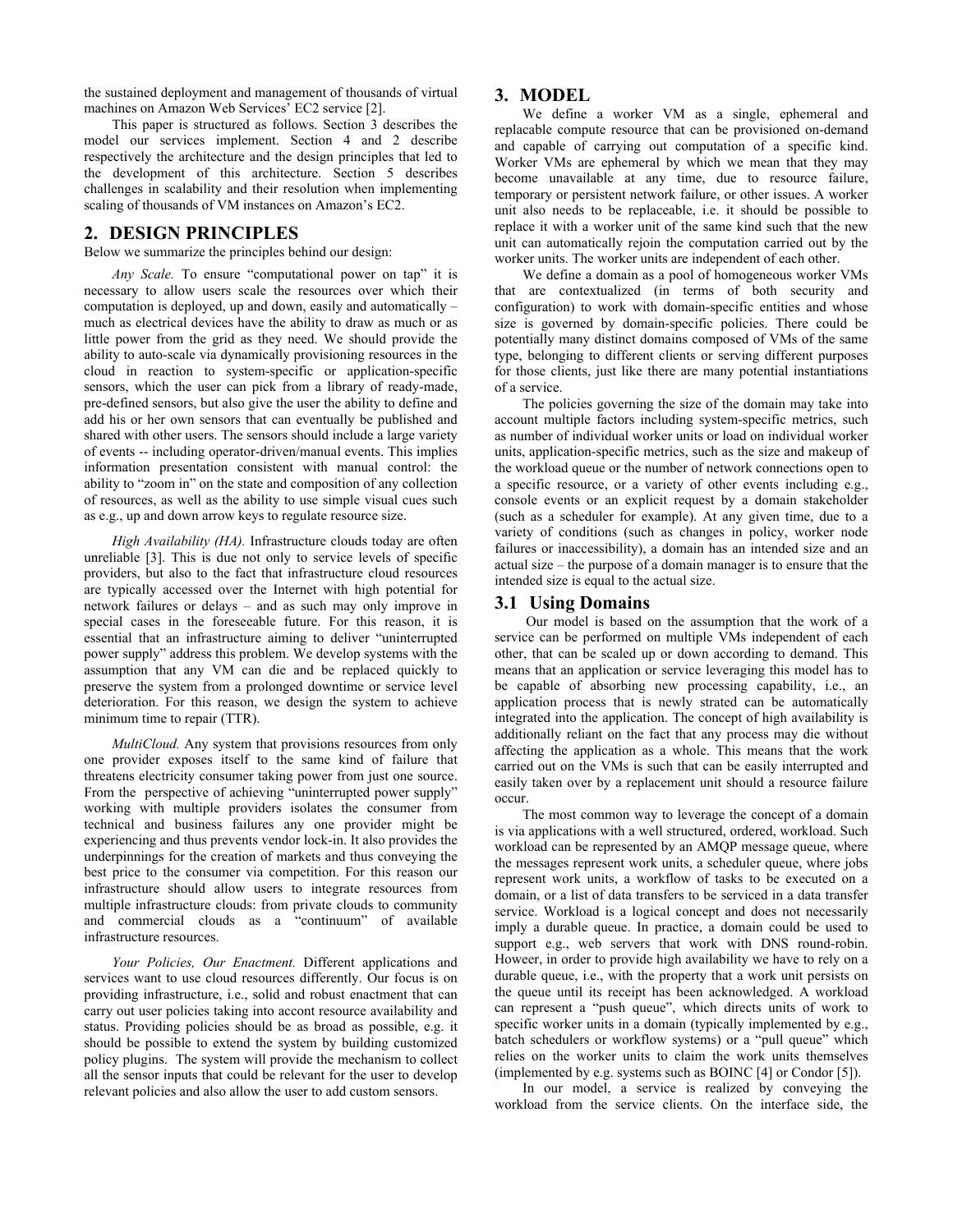clients add their work units to the workload queue and get notified of the acceptance of the request and eventually a result. On the execution side, the workload is distributed to worker units of a domain hosting the execution of the service (either by the workers accessing the workload queue themselves in a pull queue, or by the work units being distributed to the workers). The domain is monitored and can dynamically grow or shrink as dictated by policies governing that domain. Results of the execution are represented in ways defined by the service layer (e.g., they may or may not be returned to the client directly).

Domains can be used with systems supporting looselycoupled preemptible processes such as Condor [5], BOINC [4], or Swift [6]. Examples of how an application can dynamically provision resources based on the state of its scheduler queue have been described in [7, 8]. Alternatively, they can also be used with applications requiering stronger synchronization using primitives such as leader election [9] as described in Section 4.2 when discussing our system design.

#### **4. APPROACH**

The Domain Manager service implements the concept of a domain, i.e., ensures that it is properly deployed and contextualized, and the number of worker units within a domain scales up and down according to domain policies. The rest of this section describes the architecture of the Domain Manager.



**Figure 1: Domain Manager**

Figure 1 above shows a domains being managed by the Domain Manager. The domain is distributed over two clouds; with two instances on each. The Domain Manager regulates the size of a domain to reflect sensor input and the associated policies. The Domain Manager relies on sensor information to monitor the deployed VMs, assess their health, and deploy, terminate or redeploy them as needed. The policies are enforced in the context of heartbeat information, informing the Domain Manager of a worker VM health state as well as Provisioner information, informing the Domain Manager of a worker VM lifecycle. Other sources of information can be added. Based on evaluating the information against policies the Domain Manager makes a decision to either add or terminate some of the worker VMs. The Domain Manager decision is carried out by the Provisioner that acts by either deploying or terminating VMs and contextualizing them after deployment them to work as part of the right domain.

To ensure high availability of a domain, all the major components of the system need to be highly available. Furthermore, the system depcted in Figure 1 itself is bootstrapped and monitored by cloudinit.d [10] which ensures repeatable deployment and ongoing monitoring. Note that if any of the system components die, it will not affect the execution of the domain; it will merely affect how quickly it responds to user policies and sensor inputs.

Section 4.1. provides an overview of the interacting components. The design for high availability is descrbed in Section 4.2. Section 4.3 explains implemtation details.

#### **4.1 Components**

The *Domain Manager* Service allows clients to create, destroy, and manage domains. Each domain is associated with a Decision Engine that takes two inputs: (1) policy (which can be dynamically modified by a client) and (2) dynamically provided sensor information that can be both system-specific (e.g., information about VM lifecycle and health state) and applicationspecific (e.g., size of workload for an application). The Decision Engine is a component of the Domain Manager that evaluates the policies against current sensor input and issues commands to the Provisioner to start or stop VM instances. The output of the Domain Manager is a specific directive to deploy specific numbers of VM instances on specific resources. The Domain Manager is implemented to be highly available as per the design described in Section 4.2.

The *Provisioner* provides an adaptation layer for IaaS sites, and contextualizes deployed VMs. Each launch has a unique identifier, supplied by the client, i.e., the Domain Manager, to provide support for idempotency so that a specific request can be retried without launching an additional VM as a result (this functionality is mirrored by IaaS). A launch request also contains a VM type obtained from the Image Library and scheduling constraints such as instance size, the targeted IaaS provider, availability zones, etc. Optionally, a launch request also contains an attribute bag of name/value pairs that can be injected into the VM type to turn it into a customized VM image. The Provisioner is implemented to be highly available as per the design described in Section 4.2.

The *Image Library* allows the Provisioner to dereference a VM type identifier into the necessary VM image compatible with a particular IaaS site. It also currently does the work of interpolating the attribute bag referred to above into a configuration template specific to the deployable type. The Image Library is implemented to be highly available.

*Sensors.* To function correctly, the system relies on input from a variety of system-specific and application-specific sensors. The default sensors consist of a VM lifecycle sensor and VM agent. The lifecycle sensor is implemented by the Provisioner; it continually queries IaaS and creates notifications of any VM lifecycles stage change (i.e., whether it has been deployed or terminated). In addition the VM agent runs on every VM instance launched via Domain Manager, watches processes and reports heartbeats to the Domain Manager. The lack of heartbeats for too long of a period causes the Domain Manager to consider the VM instance unhealthy (it may in reality be healthy but suffering from a network partition). The VM agent is bootstrapped by the contextualization process [] executed on VM boot.

## **4.2 Leveraging the Domain Model**

To ensure high availability of the overall system, each of the critical components shown in Figure 1, in particular the Domain Manager, Provisioner and Image Library, has to be implemented as a highly available component, capable of scaling up and down and absorbing failure. The challenge of such implementation was that these services do not lend themselves easily to such an implementation: they have a need for internal synchronization, critical sections, and specialized roles. In this section we will describe how we used the domain model to implement those services and at the same time give an example of how the domain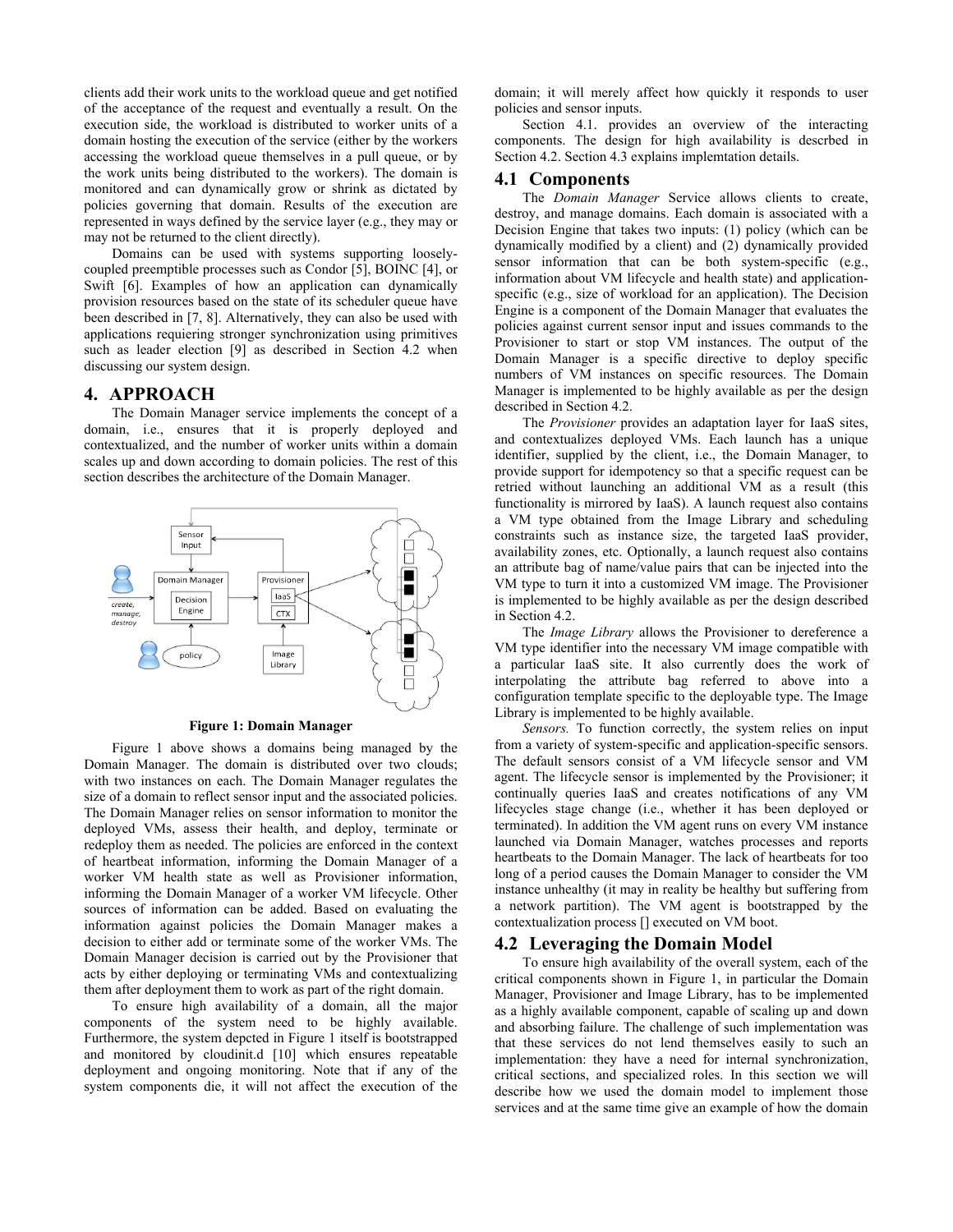model could be leveraged by other applications seeking to leverage the domain model. We assume that each service is implemented by a set of processes and for simplicity we also assume that each VM has one process, implementing a service function, that is started on boot.

As per the assumptions about worker units (which can appear or disappear at any moment), leveraging the domain model requires us to decompose the function of the service into independent processes that can die or become unavailable at any moment. When they die, they need to be replaced by new service processes that can join the computation automatically. The challenge of the design is therefore the same as the challenge of adapting applications described in Section 3.1; we need to make sure that (1) any given service process can die without affecting the service function and (2) a service process that is newly started to compensate can automatically replace it.

To implement this, we analyzed the functions of services used in our approach and decomposed them into smaller units of work, isolating critical sections. We discovered that "work units" fall roughly into two categories: work that can be executed by reactors, i.e., multiple service process working at the same time (e.g., processing query requests) and work that can be carried out only by actors, i.e., exactly one service process at a time (e.g., critical sections). We then devised a role relay system that allowed us to weave work of the service components back together. According to the characterization above, for each service we defined several roles: one role for the reactor processes, and one for each of the unique work units. The reactors work on units contained in an internal queue whereas the actors work both on reactor tasks and on their specialized function.

We then implemented the service processes such that they can take on any role required by the service. Whenever one of the reactors dies, its work is taken over by the other reactors (and a new reactor is eventually added). Whenever one of the actors dies, we use the requirement that any service process can take on any role, stage a leader election among the reactor processes, and designate a new actor from amongst those processes (a new reactor is eventually added). In this way we ensure that critical service processes are quickly replaced on failure.

#### **4.3 Implementation**

Each component service is made up of multiple worker processes which share a common AMQP message queue. Each worker functions as a reactor, pulling messages from the queue and executing them. Messages are service calls specifying a service operation and a set of parameters. The reactor executes the operation and may return a result to the caller. Each operation is idempotent or has known retry semantics.

All service workers are bootstrapped in the same way with the same configuration. Actors are determined by leader elections implemented via Apache ZooKeeper [9]. These elections are participated in by all workers and determine exactly one worker to be promoted to the actor role. If this elected actor later dies, or is partitioned away, it will lose its actor role and another worker will be elected within a predictable bound of time.

This model is used for each of the component services. The Domain Manager has two actor roles. The Decider actor performs regular invocations of the decision engine for each domain. The Doctor monitors the heartbeats received from each deployed node and determines when to mark nodes as unhealthy.

The Provisioner has a single Leader actor that performs queries of IaaS sites and contextualization services. It adjusts node lifecycle states based on the information determined by these queries.

The Image Library has no actor roles; all workers serve as reactors only.

## **5. Evaluating Time to Scale**

To evaluate how reactive our solution is, we tested the time to scale (TTS) of our service. Our focus was on a scenario which represents the worst-case scenario for our system: where potentially multiple clients request modifications for potentially multiple domains by the deployment of a VM; our TTS measured how quickly those aggregate requests can be satisfied. In our experiments this situation was approximated by using one client and single domain. We tested the system on EC2 micro instances. Initially, we create an empty domain and reconfigure it to be composed of 1,850 instances. Each of these instances are requested independently to the IaaS provider with a VM image containing a pre-installed deployment of our VM agent. Each VM is contextualized at boot time to configure the information unique to this domain.



**Figure 2: Deployment time by node number**

Figure 2 shows that 1,850 instances can be deployed in around 13 minutes. It also shows the various components of the deployment process.

The blue points shows when request to deploy has been acknowledged by Amazon. In our experiments, we found that issuing requests to the IaaS provider can very quickly become a bottleneck. To compensate for that, we deployed a multi-Provisioner, implemented based on the domain model described above; the data shown in the figure was deployed using 10 Provisioner processes. Further, we found that in addition to instance limits (which are explicit and specific to accounts), Amazon also has request limits per time unit which are not explicitly defined and hard to track; however, once such a limit is exceeded, the requests are rejected and the deployment of those VMs needs to be re-requested. One possible way of dealing with it is implementing exponential backoff. Another issue we discovered is that Amazon EC2 micro instances can be unreliable, with a small fraction of instances never reaching a successful VM boot. The strategy we implemented here is overprovisioning, i.e., requesting a certain percentage of VMs above the desired number (in our case it was  $\sim$ 10%) so that a desired number may eventually be obtained.

The green points shows when Amazon deployed the VM, i.e., transferred the image and started it booting. While measuring this quality we discovered that Amazon sometimes does not report transition to this state in a timely fashion; sometimes the reporting is so far from reality in fact that it looks as if the VM has died. For